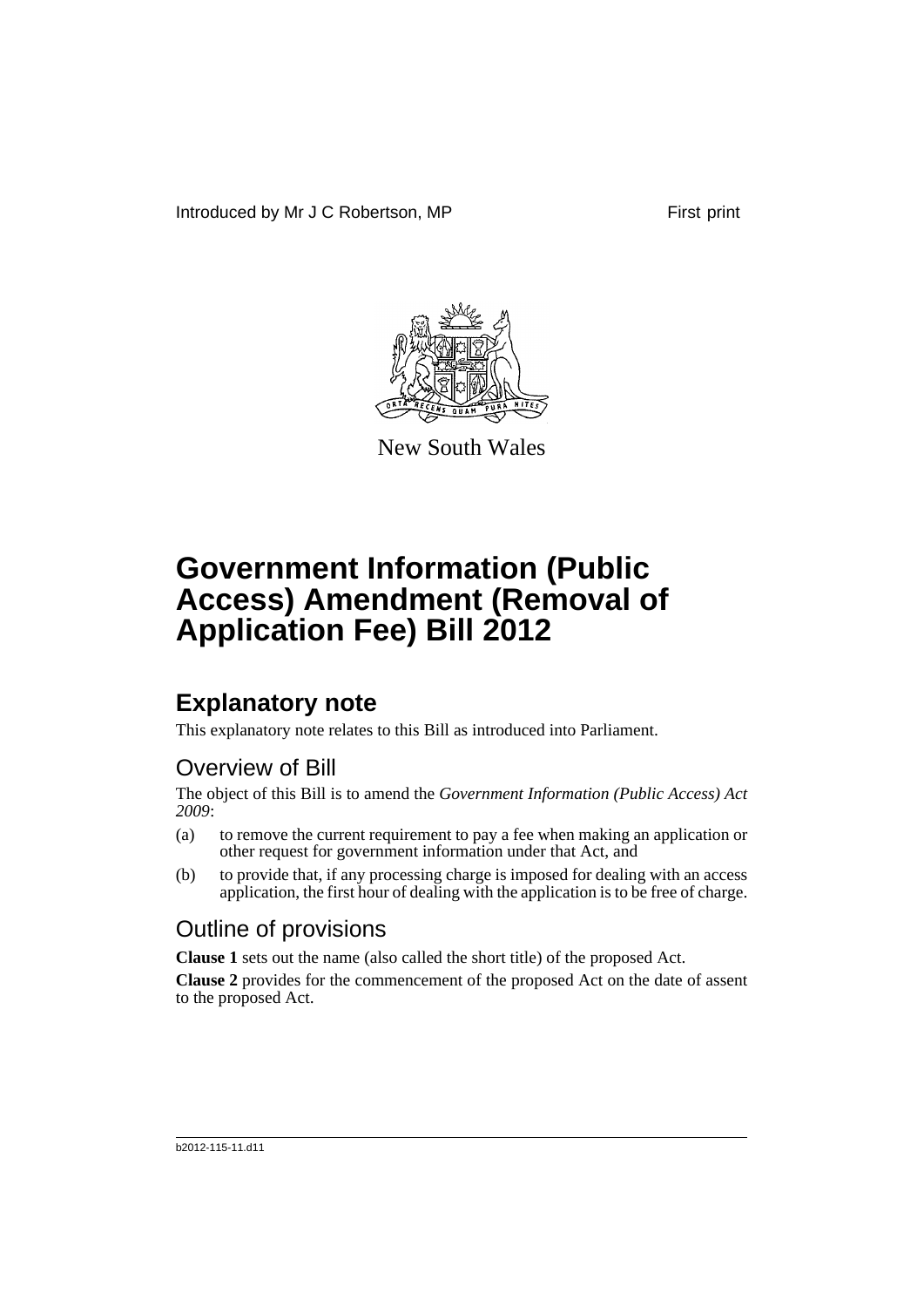Government Information (Public Access) Amendment (Removal of Application Fee) Bill 2012

Explanatory note

### **Schedule 1 Amendment of Government Information (Public Access) Act 2009 No 52**

**Schedule 1** makes the amendments described in the Overview, removes all references to an application fee from the *Government Information (Public Access) Act 2009* and makes other consequential amendments.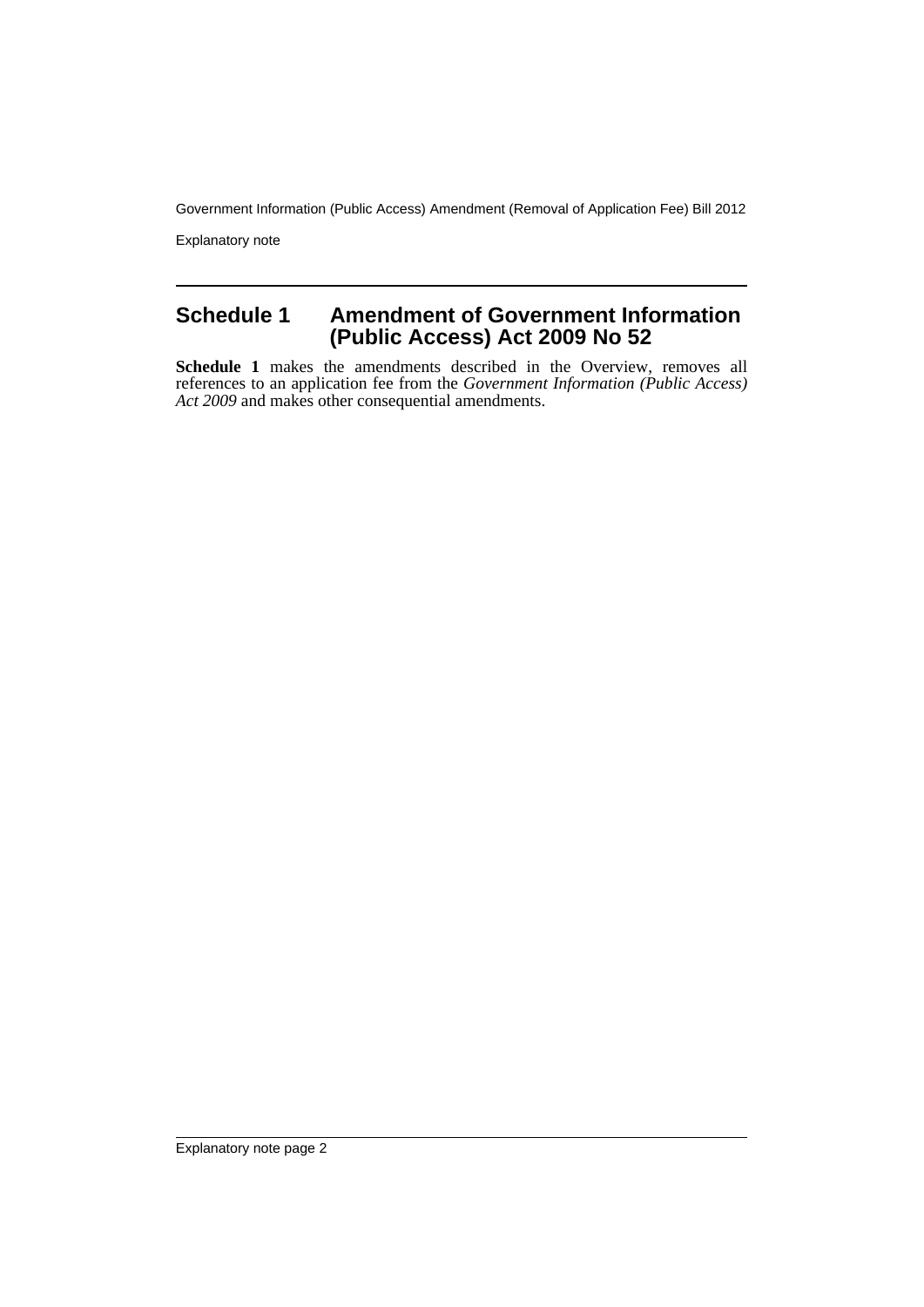Introduced by Mr J C Robertson, MP First print



New South Wales

# **Government Information (Public Access) Amendment (Removal of Application Fee) Bill 2012**

## **Contents**

|            |                                                                       | Page |
|------------|-----------------------------------------------------------------------|------|
|            | Name of Act                                                           |      |
|            | Commencement                                                          |      |
| Schedule 1 | Amendment of Government Information (Public Access)<br>Act 2009 No 52 |      |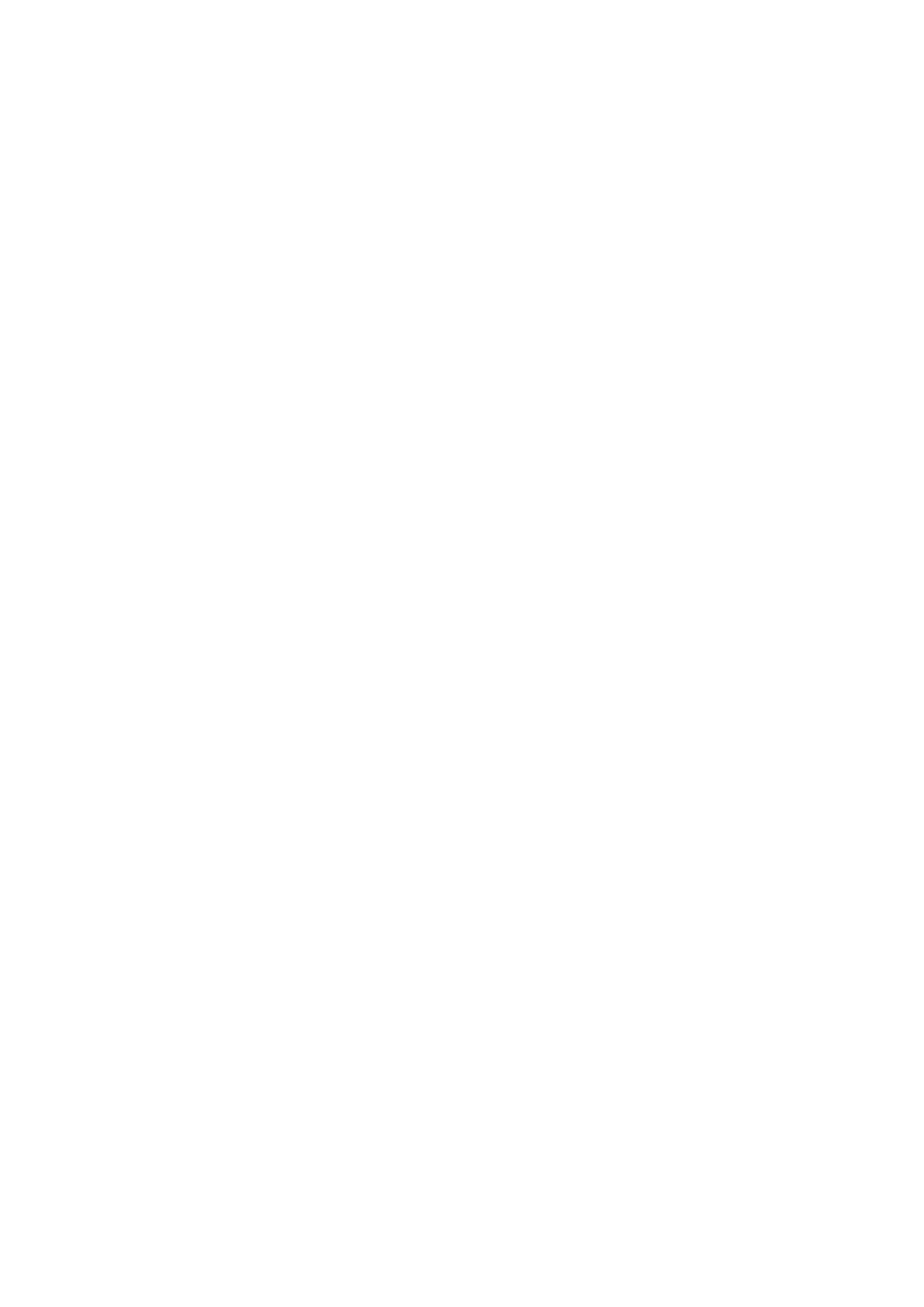

New South Wales

# **Government Information (Public Access) Amendment (Removal of Application Fee) Bill 2012**

No , 2012

#### **A Bill for**

An Act to amend the *Government Information (Public Access) Act 2009* to remove the requirement to pay a fee when making an application or other request for government information under that Act, and to provide that a processing charge is not payable for the first hour of dealing with any such application.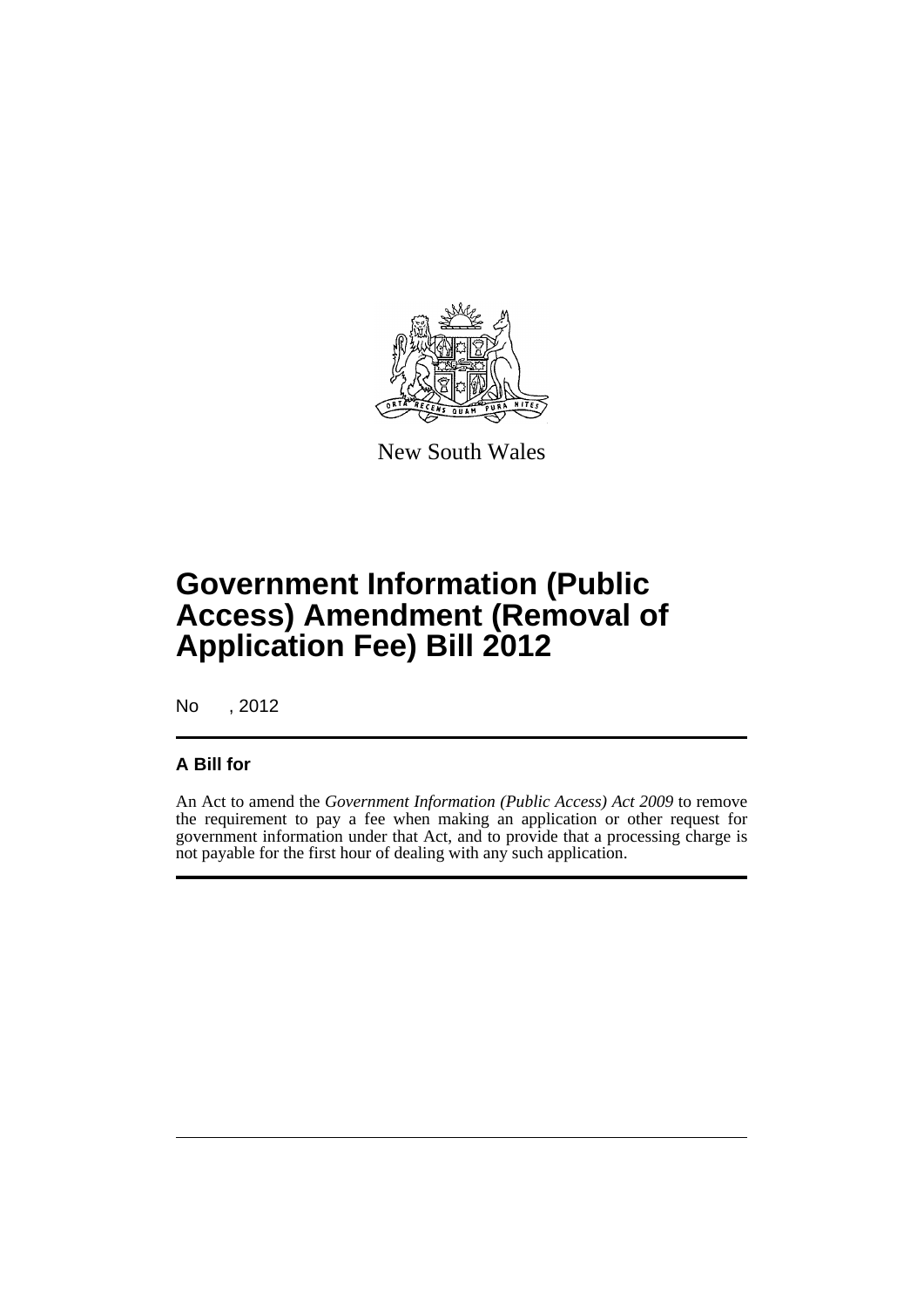#### Government Information (Public Access) Amendment (Removal of Clause 1 Application Fee) Bill 2012

<span id="page-5-1"></span><span id="page-5-0"></span>

| The Legislature of New South Wales enacts:                                                                 |                     |
|------------------------------------------------------------------------------------------------------------|---------------------|
| Name of Act                                                                                                | 2                   |
| This Act is the Government Information (Public Access) Amendment<br>(Removal of Application Fee) Act 2012. | 3<br>$\overline{4}$ |
| Commencement                                                                                               | 5                   |
| This Act commences on the date of assent to this Act.                                                      | 6                   |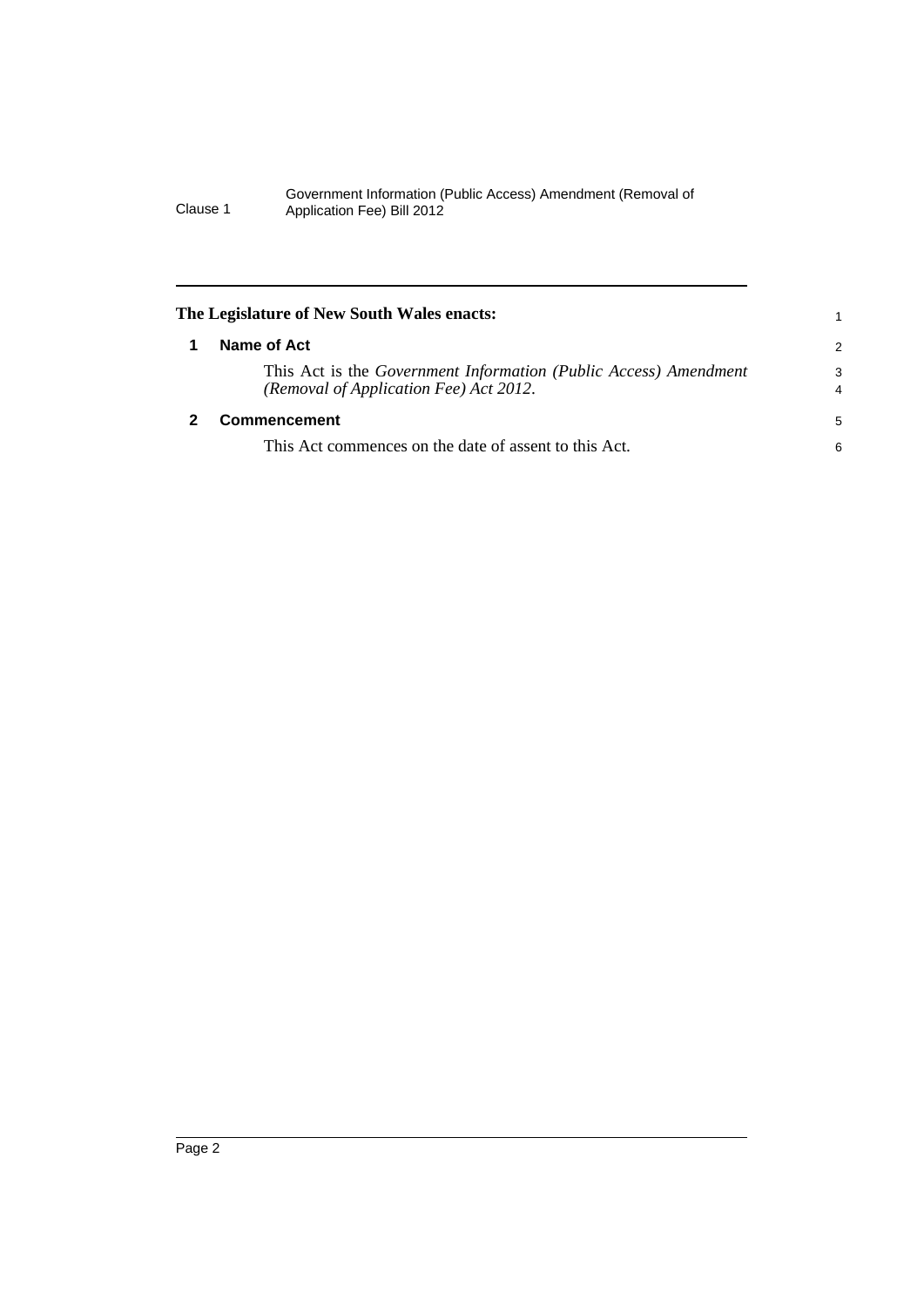Government Information (Public Access) Amendment (Removal of Application Fee) Bill 2012

Amendment of Government Information (Public Access) Act 2009 No 52 Schedule 1

### <span id="page-6-0"></span>**Schedule 1 Amendment of Government Information (Public Access) Act 2009 No 52**

| [1]    | Sections 41 (1) (c), 51A, 52 (1) (b) and (5), 60 (6), 63 (3) and 64 (3) and<br>notes to sections 65 (1) and 127                                           | 3<br>4                   |
|--------|-----------------------------------------------------------------------------------------------------------------------------------------------------------|--------------------------|
|        | Omit the provisions.                                                                                                                                      | 5                        |
| [2]    | Section 41 How to make an access application                                                                                                              | 6                        |
|        | Omit the note to section 41 (1). Insert instead:<br>Note. See section 52 (3) concerning assistance to be afforded by an<br>agency to an access applicant. | $\overline{7}$<br>8<br>9 |
| [3]    | <b>Section 41 (2)</b>                                                                                                                                     | 10                       |
|        | Omit "or the payment of an application fee".                                                                                                              | 11                       |
| [4]    | <b>Section 41 (2)</b>                                                                                                                                     | 12                       |
|        | Omit "and a fee paid by use of such a facility is considered to have<br>accompanied the application".                                                     | 13<br>14                 |
| [5]    | Section 48 Effect of transfer of application                                                                                                              | 15                       |
|        | Omit "is not required to refund or transfer the application fee to the other<br>agency but" from section 48 (1).                                          | 16<br>17                 |
| [6]    | <b>Section 48 (4)</b>                                                                                                                                     | 18                       |
|        | Omit "not entitled to charge an application fee for the application but is".                                                                              | 19                       |
| $[7]$  | Sections 49 (5), 50 (2) and 78 (4)                                                                                                                        | 20                       |
|        | Omit "application fee or" wherever occurring.                                                                                                             | 21                       |
| [8]    | Section 52 Agency assistance with invalid applications                                                                                                    | 22                       |
|        | Omit "pays the required fee or" from section 52 (2).                                                                                                      | 23                       |
| [9]    | <b>Section 52 (2)</b>                                                                                                                                     | 24                       |
|        | Omit "the fee or". Insert instead "the".                                                                                                                  | 25                       |
| $[10]$ | Section 63 Deemed refusal if application not decided within time                                                                                          | 26                       |
|        | Omit "and any application fee paid by the applicant is to be refunded" from<br>section $63$ (1).                                                          | 27<br>28                 |
| $[11]$ | Section 64 Processing charge for dealing with access application                                                                                          | 29                       |
|        | Insert "(other than the first hour)" after "each hour" in section 64 (1).                                                                                 | 30                       |

1 2